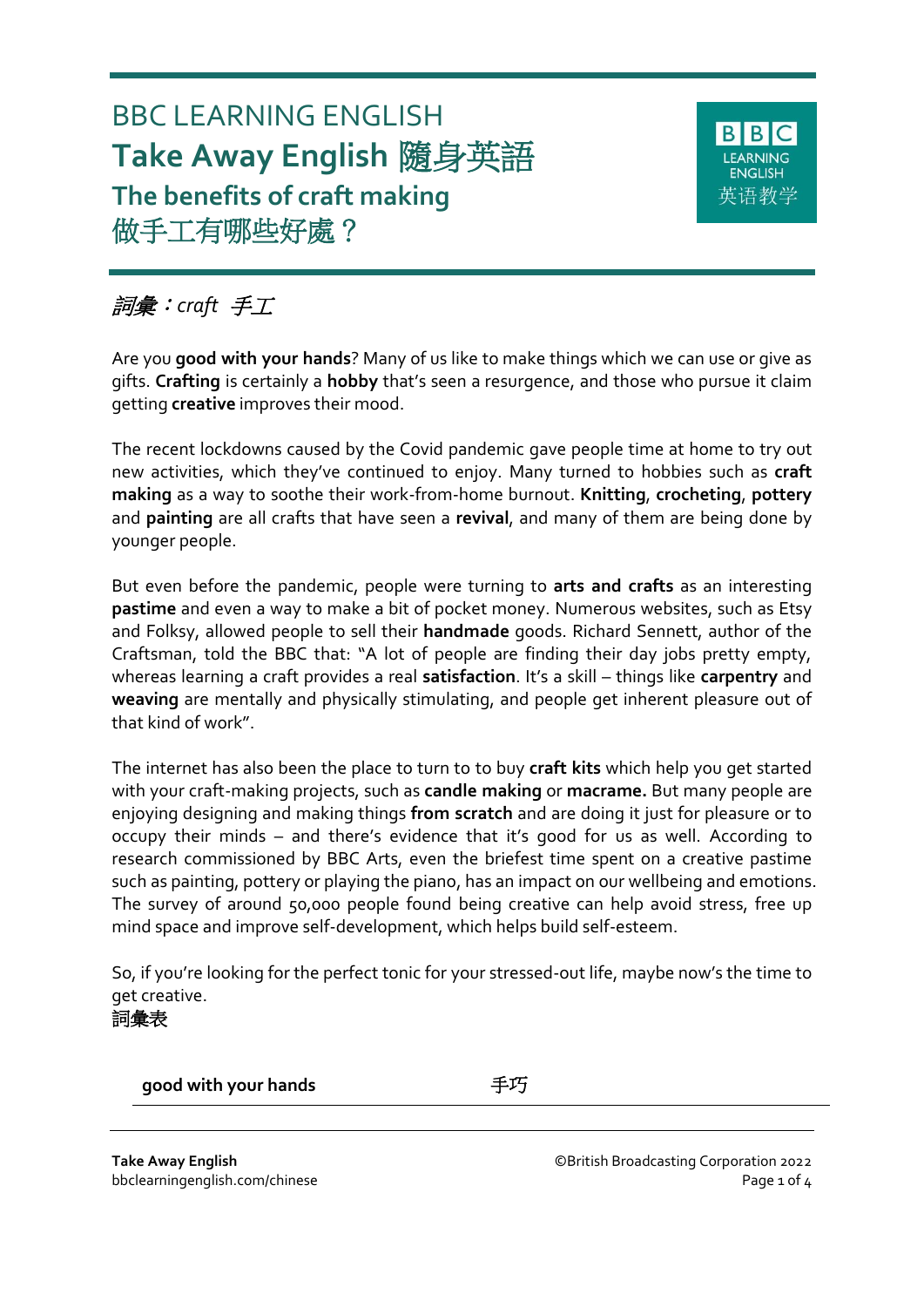| crafting        | 手工製作     |
|-----------------|----------|
| hobby           | 興趣愛好     |
| creative        | 創造性的,創意的 |
| craft making    | 做手工      |
| knitting        | 針織       |
| crocheting      | 鉤織       |
| pottery         | 陶藝       |
| painting        | 繪畫       |
| revival         | 再度流行     |
| arts and crafts | 美術與工藝    |
| pastime         | 消遣活動     |
| handmade        | 手工製作的    |
| satisfaction    | 滿足感      |
| carpentry       | 木匠活,木工   |
| weaving         | 編織       |
| craft kit       | 工藝套裝     |
| candle making   | 製作蠟燭     |
| macrame         | 編繩,編結    |
| from scratch    | 從零開始     |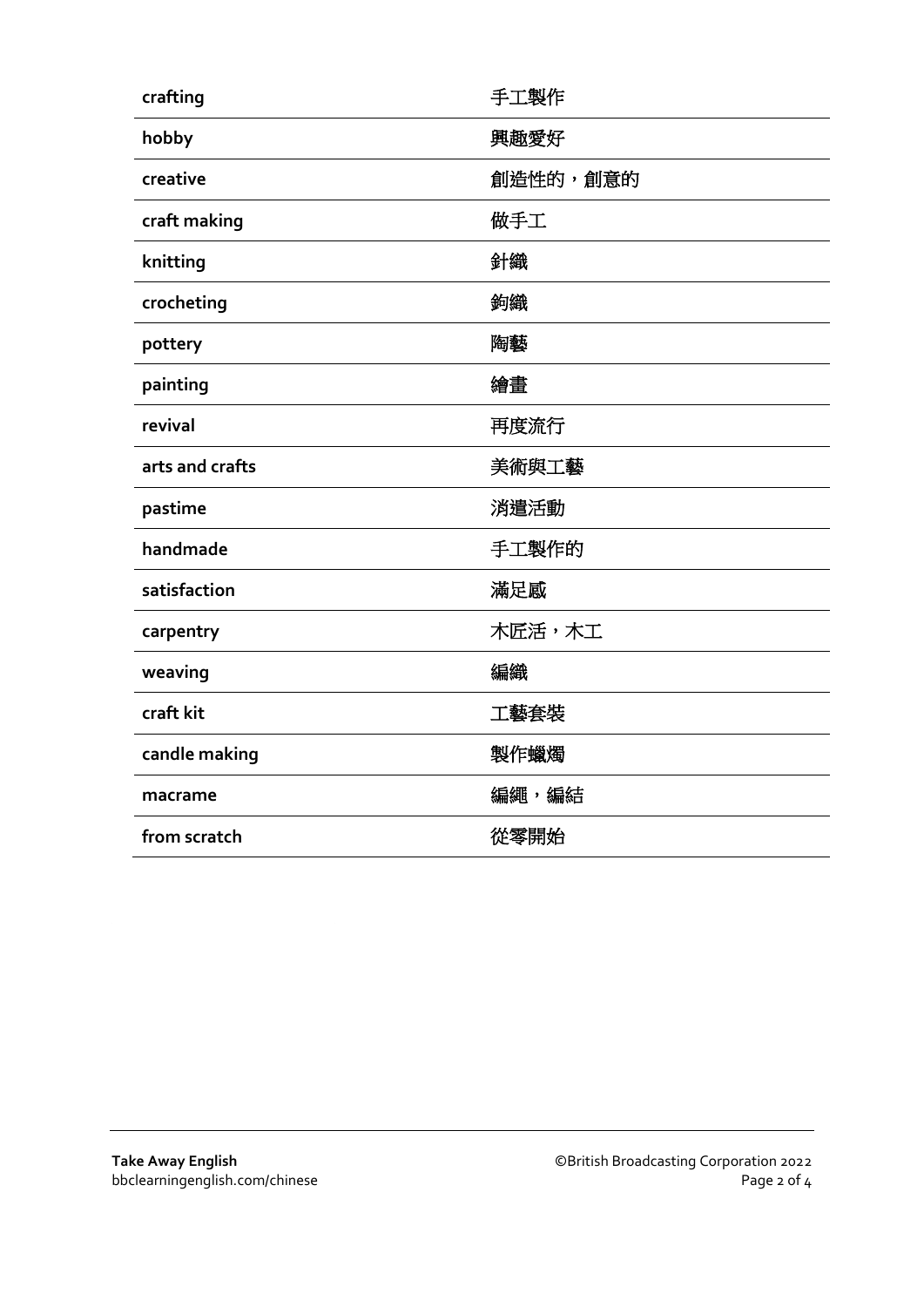# 測驗與練習

#### **1.** 閱讀課文並回答問題。

1. Name a craft that has seen a revival.

2. Which two activities, according to Richard Sennett, are mentally and physically stimulating?

3. According to a BBC survey, what is doing craft good for?

4. Why have people recently had more time to pursue craft activities?

5. What might you make if you sell your homemade products on a website?

### **2.** 選擇意思恰當的單詞或片語來完成下列句子。

1. I find photography a very \_\_\_\_\_\_\_\_ pastime.

| crafting                                                                                                | revival      | creative                                 | satisfaction                      |
|---------------------------------------------------------------------------------------------------------|--------------|------------------------------------------|-----------------------------------|
|                                                                                                         |              |                                          |                                   |
| 2. I'm _________ a jumper for my mum - I hope she likes it!                                             |              |                                          |                                   |
| painting                                                                                                | pottery      | weaving                                  | knitting                          |
|                                                                                                         |              |                                          |                                   |
| 3. My home-made sculpture was awful, so I'm going to make it again ________.                            |              |                                          |                                   |
| from scratched                                                                                          | from scratch |                                          | from scratches<br>from scratching |
| 4. I'm studying _________ at an evening class because I want to make a wooden<br>chair for our kitchen. |              |                                          |                                   |
| weaving                                                                                                 | carpentry    | pottery                                  | crocheting                        |
| 5. My grandad was so ________, he could make almost anything in his workshop.                           |              |                                          |                                   |
|                                                                                                         |              | $\mathbf{r}$ . The state of $\mathbf{r}$ |                                   |

| good with his hands | good of his hands |
|---------------------|-------------------|
| good with hand      | good hands        |

答案